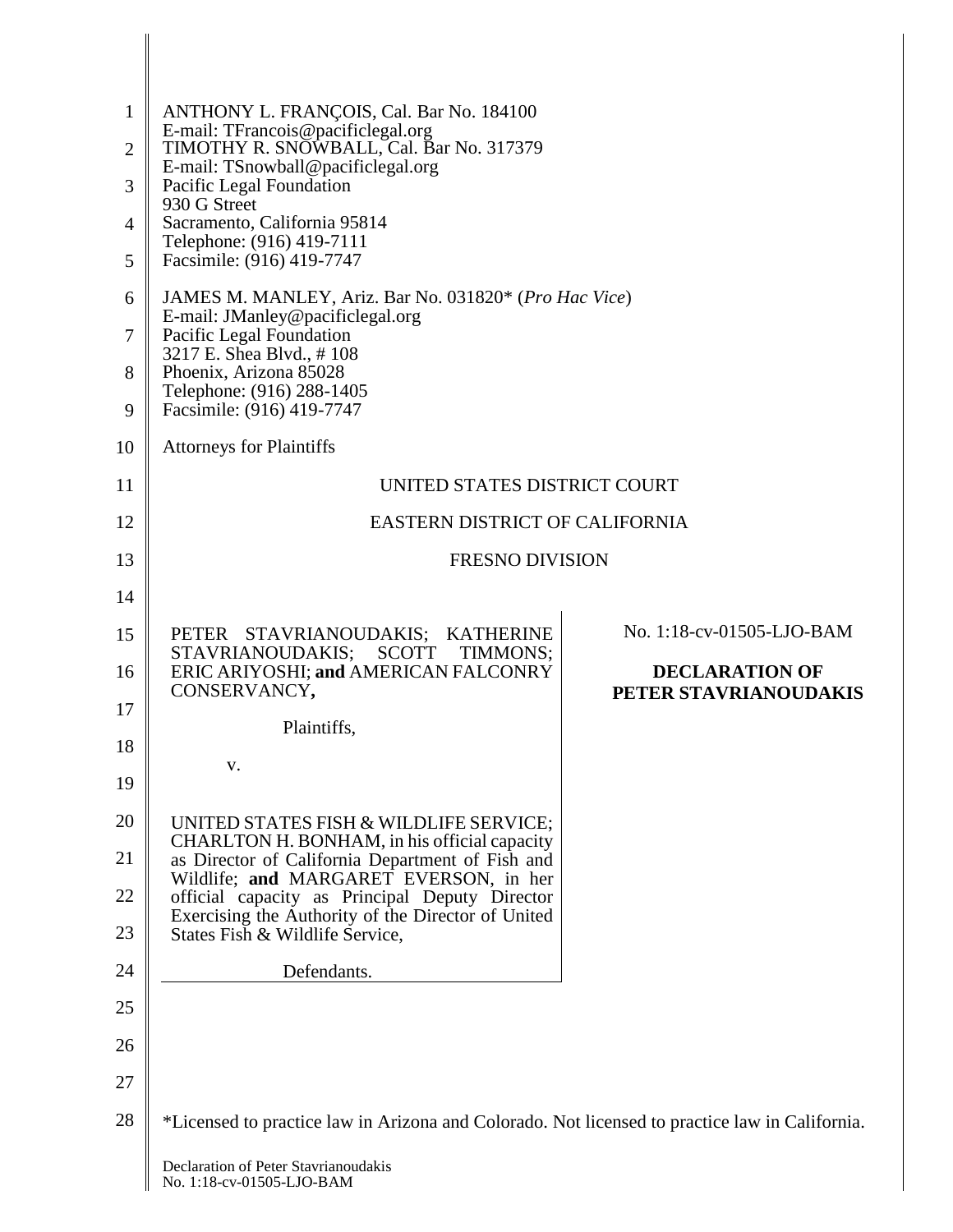2

1

I, Peter Stavrianoudakis, declare:

3 1. The facts set forth in this declaration are based on my knowledge and, if called as a witness, I can competently testify to their truthfulness under oath.

4

5

6

7

8

2. I have been a Deputy Public Defender for Stanislaus County for the last 16 years. I have held my law license for 21 years. Before becoming a public defender I worked in private practice focused on environmental law, personal injury, and serving as in-house counsel for a corporation. And before becoming an attorney, I was an owner and operator of several small businesses.

9 10 11 12 13 14 3. As a public defender I particularly enjoy the fact that I get the chance to defend the constitutional rights of my clients. The Constitution draws lines in the sand between right and wrong; and when I am in the courtroom I think of the people who have died to draw those lines. The idea of defending constitutional rights and ensuring that they remain intact is an extremely compelling force for me. I consider myself the last line of defense for my clients' constitutional rights.

15 16 17 4. My job routinely involves defending our Fourth Amendment rights. I research and work with Fourth Amendment issues every day and have gained personal knowledge of the Fourth Amendment through more than a decade and a half of on-the-ground experience.

18 19 20 5. I secured my first falconry license in approximately 1980, when I was 20-years old. It was at this time that I first learned about the claimed power to effect unconstitutional warrantless searches of the homes of falconers.

21 22 23 6. In 1983, I was specifically targeted by the California Department of Fish and Game. I am aware that it is now called the Department of Fish and Wildlife, so that is how I will refer to them throughout the rest of this document.

24 25 26 27 28 Declaration of Peter Stavrianoudakis No. 1:18-cv-01505-LJO-BAM 1 7. In 1983 I received a letter from Celeste Cushman, who was the head of the Department of Fish and Wildlife's falconry division, giving me permission to travel to Nevada to trap a Nevada Prairie Falcon. I had a Nevada falconry license, hunting license, and trapping permit for falcons; I lawfully trapped a bird which was banded by a Nevada game warden, along with a permit from Nevada giving me permission to take the bird out of state.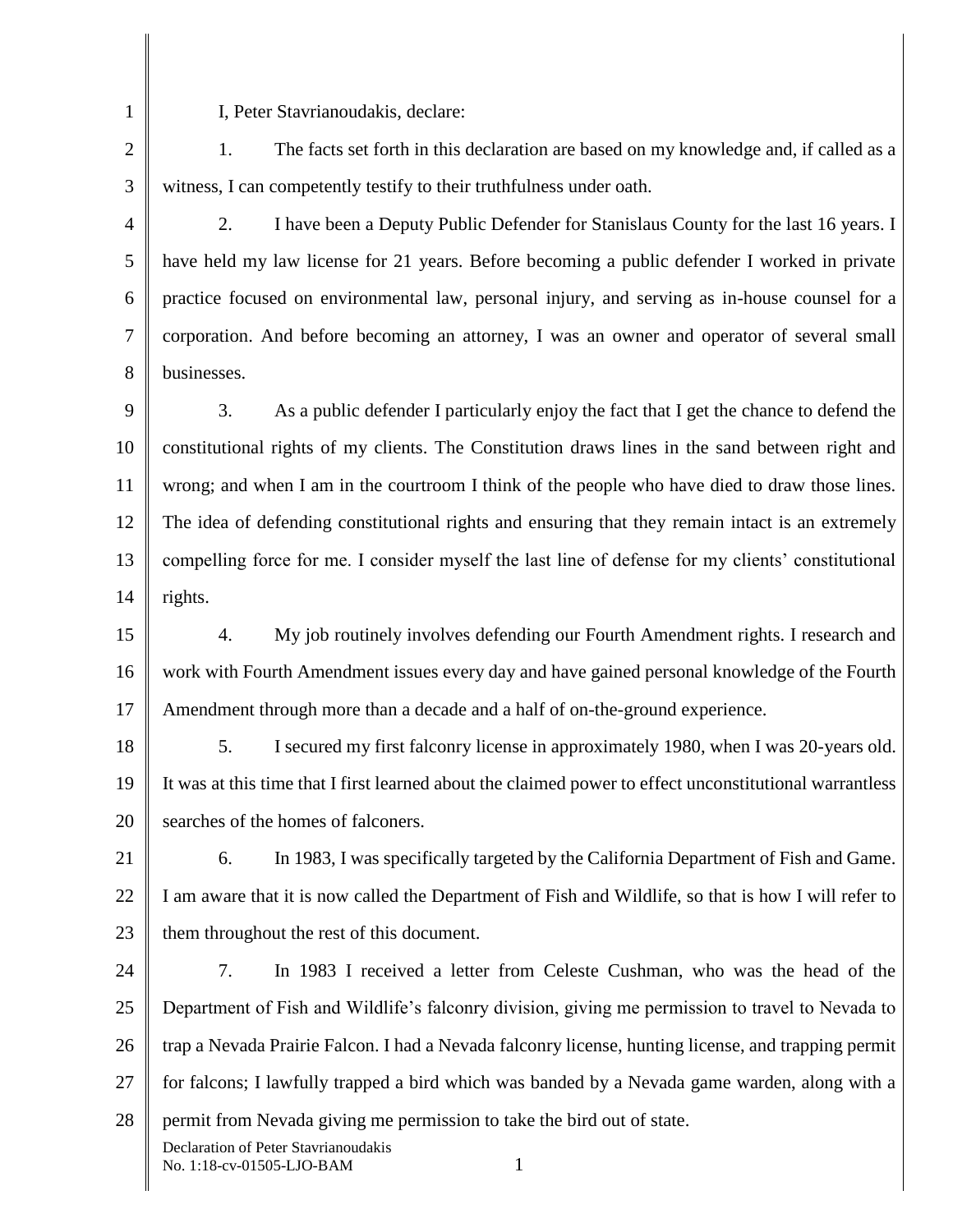8. Warden Cushman informed me that I was allowed to bring the banded falcon back to California, and that my "import permit" was issued and I would receive it in the mail shortly.

3 4 6 9. After several follow up calls in which I was told my permit was being mailed to me, I was surprised by a Fish and Wildlife officer who came to my home and arrested me, cuffed me, and put me in the back of a police car for "illegally" transporting a falcon across state lines. He told me I was facing a \$25,000 fine and 5 years in prison. He then searched my home without a warrant. There was no falcon there because it had flown away the previous day and not returned, so of course he had to release me.

9

1

2

5

7

8

10. The warden then apologized and said, "They made me do it."

10 11 12 13 14 11. Over the last 20 years I have spent much of my free time getting to know other falconers and spending time with them regularly. This includes membership and participation with the American Falconry Conservancy, California Hawking Club, and North American Falconers Association. I have also written numerous falconry articles for publication on falconry-related topics over the years.

15 16 17 18 12. I have intimate personal knowledge of the concerns and issues facing the broader falconry community. I also have in-depth knowledge of the search regulations at issue in this case, and on the manner in which the Department regulates and treats falconers. My expertise on these issues is well known within the falconry community.

19 20 21 22 23 13. I have become a point of contact for falconers facing warrantless inspections and other regulatory issues across the state. A falconry-related search or charge in California, of which I was not made aware, would be extremely rare. The abuse of falconers' Fourth Amendment rights by Fish and Wildlife officers is widespread, ongoing, and systemic. And I have personal knowledge of the continuing abuse.

24 25 26 27 28 14. I also have personal knowledge of the common practices of falconry. The practice of falconers keeping their birds within their own homes or within structures on their home's curtilage is the norm within the falconry community. These practices are consistent for almost all falconers that I know. The home is an integral part of the average falconers' craft and relationship with his bird.

Declaration of Peter Stavrianoudakis No. 1:18-cv-01505-LJO-BAM 2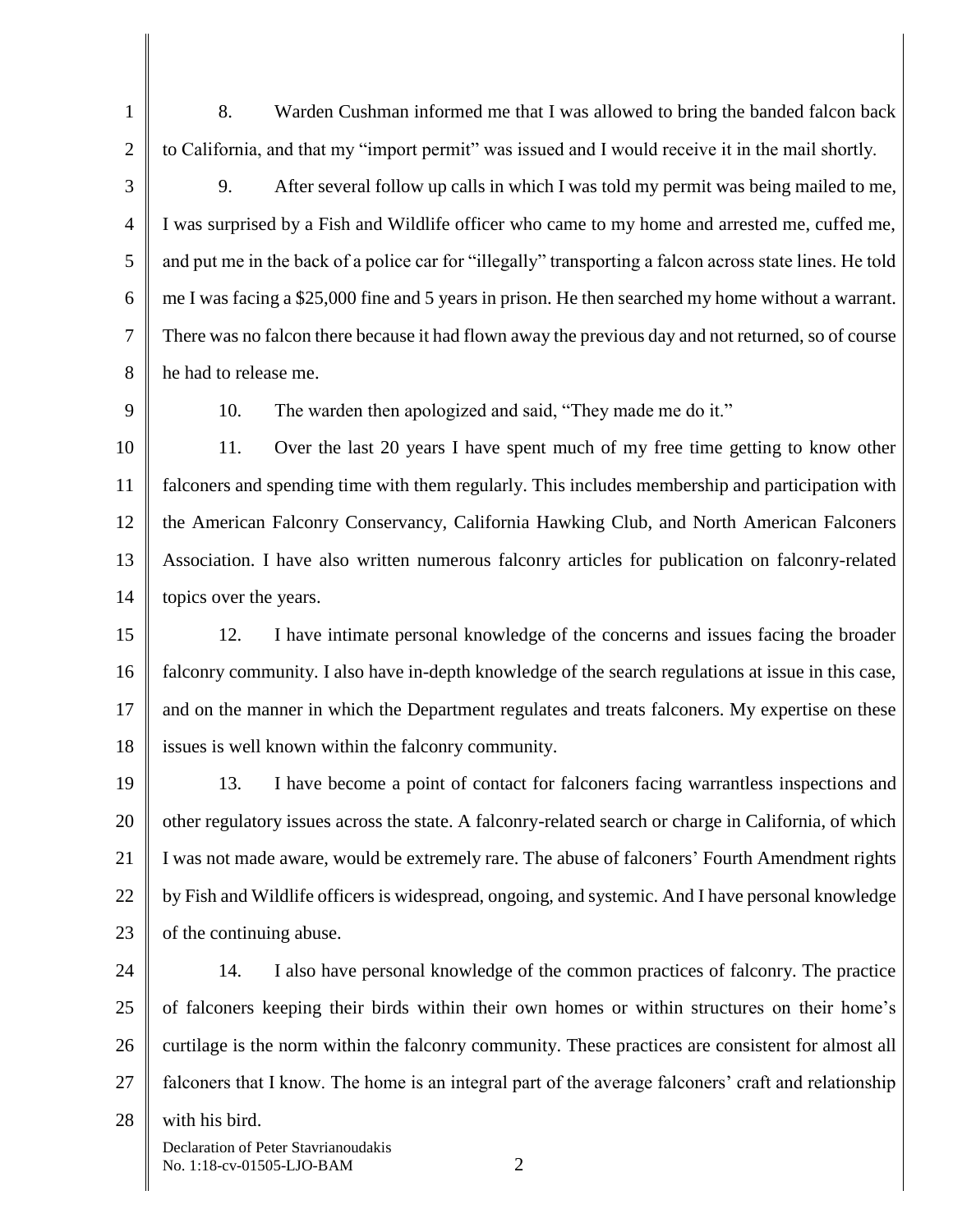1 2 3 4 5 15. For decades, falconers have lived in fear of losing their birds if they do not submit to the whims of the Department of Fish and Wildlife, including submitting to warrantless searches. California Fish and Wildlife Officers, including Director Charlton Bonham, have literally told falconers: "Do what we say or we will take falconry away from you." This mentality and threat is evident in the Department's interactions with falconers.

6

7

8

9

16. I attended and participated in every single public hearing held by the California Department of Fish and Wildlife relating to their warrantless search program for the past three years—approximately four separate hearings. I offered public comments questioning the constitutionality of the warrantless and unannounced search provisions.

10 11 12 13 14 17. Director Bonham arranged to meet with me before a commission meeting on December 7–8, 2016, in San Diego concerning the warrantless search rules. Several other falconers and I, including members of both the American Falconry Conservancy and the California Hawking Club, sat down at a table with him and members of his staff and voiced our concerns about the warrantless search rules.

15 16 18. At one public hearing, I informed the commission that I believed I had exhausted all administrative remedies necessary prior to pursuing available legal action.

17 18 19 19. In a private meeting with Director Bonham directly after this group meeting, I asked him directly whether there were any other administrative remedies I was required to pursue before filing a federal civil rights lawsuit, which I considered to be the only other option available to me.

20 21 22 23 20. When I asked Director Bonham why they didn't just secure warrants before trying to search falconers' homes and property, he told me that judges would not provide warrants for such searches and that "surprise is what makes these inspections so effective." He also intimated that fear of these surprise searches keeps falconers in line.

24 25 26 27 28 21. Director Bonham told me point blank that he would never give up the purported authority to conduct warrantless searches of falconers' homes and property, which according to him are required by applicable federal regulations. Director Bonham told me: "We are not changing anything, so you'll just have to sue us. And if you want to fight us, we can just take falconry away completely."

Declaration of Peter Stavrianoudakis No. 1:18-cv-01505-LJO-BAM 3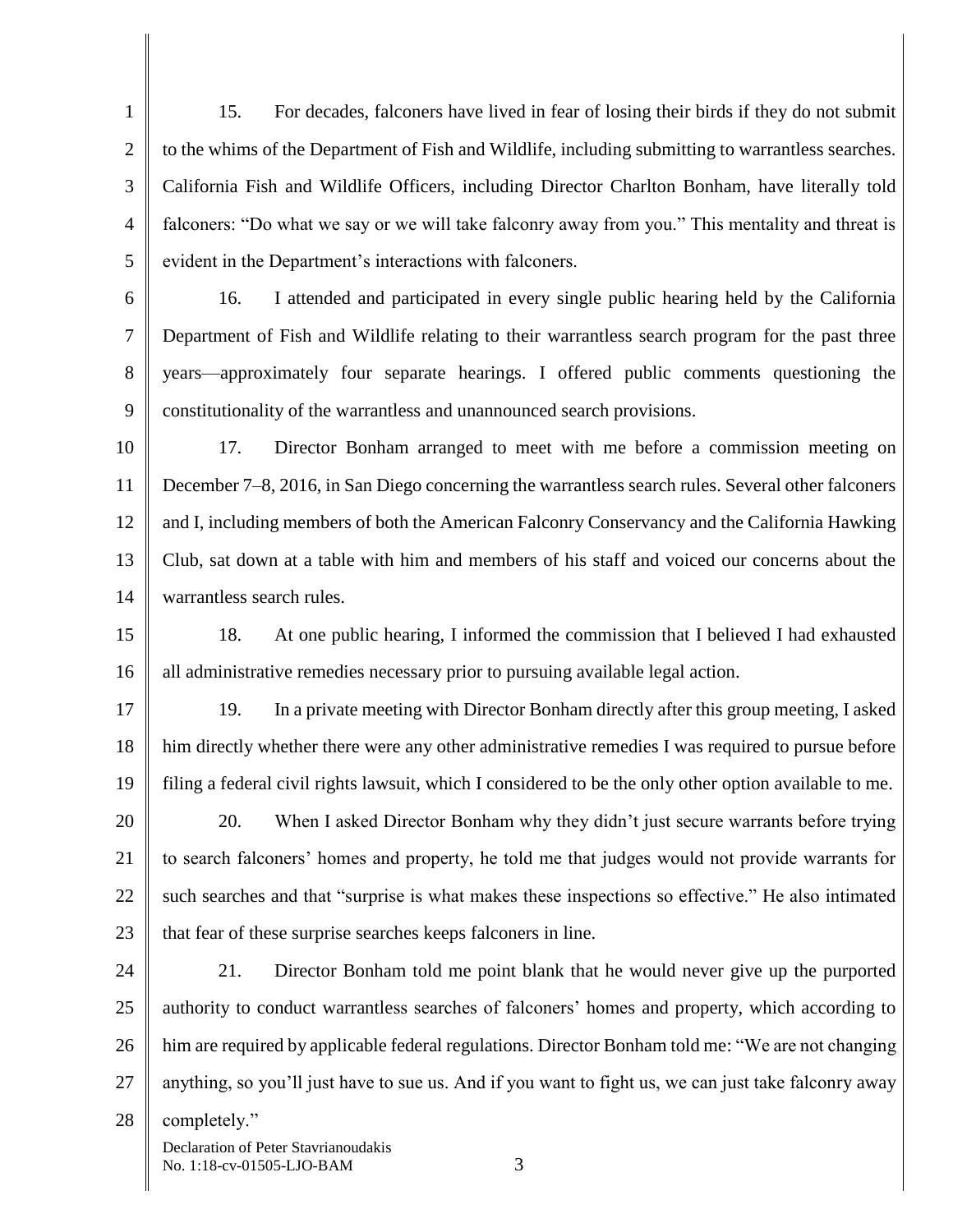1 2 3 22. I understood Director Bonham's statements in this post-hearing meeting with me as clear and serious threats that if I brought this case, or continued to resist at all, he would retaliate against me and other falconers.

4 5 6 7 23. While this was the first time I personally heard this kind of threat uttered, this sort of threat is common in the falconry community. The understanding is that you do what Fish and Wildlife says, no matter the legality, or you will suffer the consequences. Fear of said consequences brought about by repeated threats is pervasive across the falconry community.

8 9 10 11 12 24. Subsequent to the meeting in San Diego, I made one more attempt to avoid litigation by pleading with Director Bonham to recognize the Fourth Amendment rights of falconers. The scheduled teleconference was attended by myself, American Falconry Conservancy leadership, Director Bonham, and other California Department of Fish and Wildlife staff members. Unfortunately, my repeated pleas were met with repeated refusals.

13 14 15 16 17 18 25. Within three days of this teleconference word reached me through direct phone calls from individuals affected and various falconry-related Facebook groups that California Fish and Wildlife had carried out at least 10 sudden and coordinated early morning warrantless raids on the homes and property of falconers across the state in a shocking display of power. Others in the falconry community subsequently told me that the number of searches that actually occurred that day were as high as 23.

19 20 21 22 26. The timing and scale of these sudden and widespread searches leads me to believe that they were a direct consequence of Director Bonham's threats. I fear continued intimidation and abuse of myself, American Falconry Conservancy members, and other falconers as a result of this lawsuit and our refusal to allow our rights to be violated.

23

24 25 27. I fear for the safety of my wife, Katherine. Her rights are also abused and at stake because of these regulations and the actions of California Fish and Wildlife, just because she is married to me. I don't want her to feel intimidated or be harmed in any way.

26 27 28. I first became a member of American Falconry Conservancy in 2016. Currently, I serve as the organization's Pacific Coast Director, a position I have held since 2017.

28

29. I am aware of multiple incidents in which Fish and Wildlife officers have carried

Declaration of Peter Stavrianoudakis No. 1:18-cv-01505-LJO-BAM 4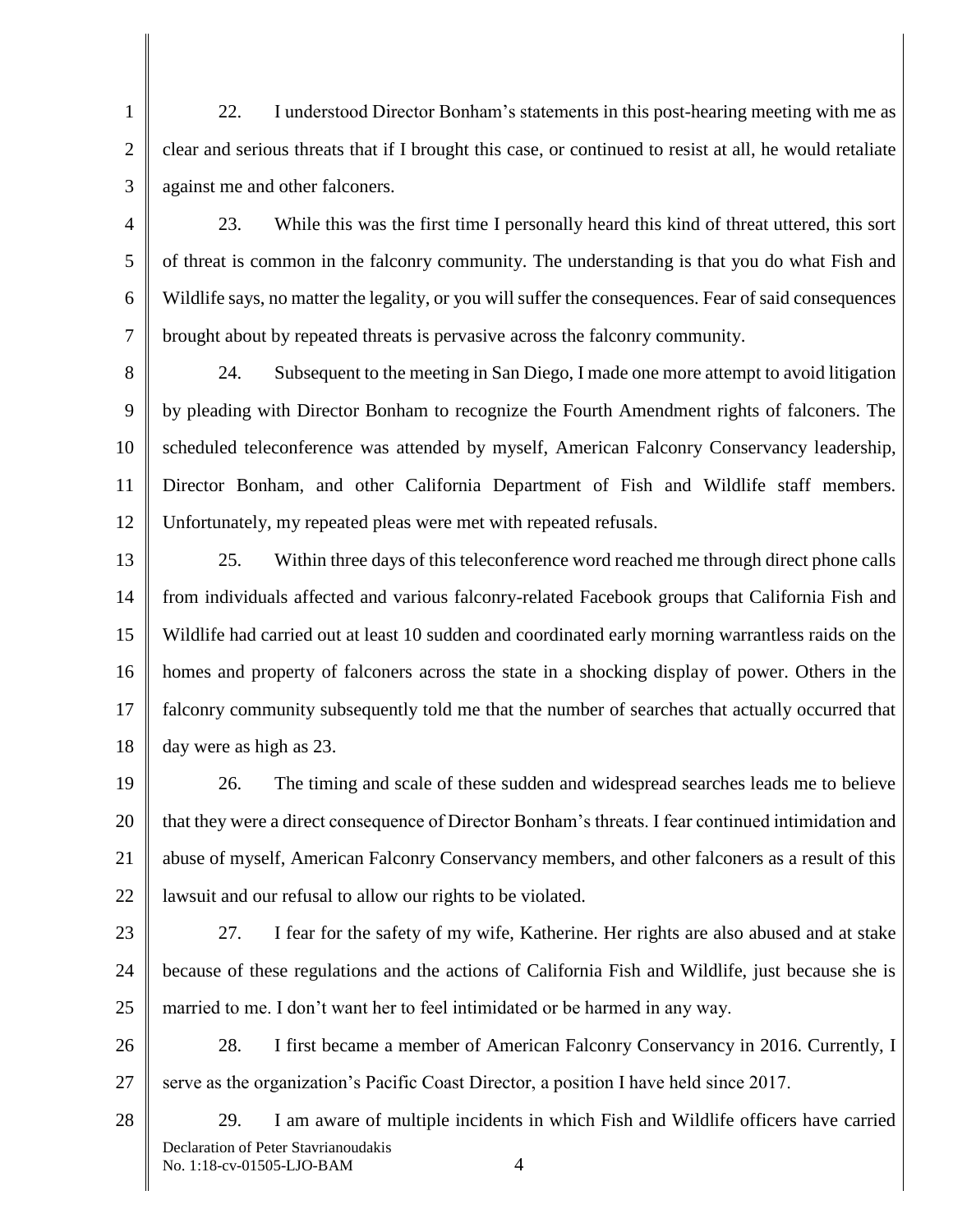1 2 3 4 out warrantless searches of licensed falconers' homes and property. These include the warrantless search of Fred Seaman's home and property in 2017, the warrantless search of Leonardo Vasquez's home and property in 2017, the massive "Operation Falcon" in 1984, my own experience in 1983, and many others I have heard about over the years.

5 6 30. In my decades as an active falconer, I have housed and cared for approximately 15 birds.

7 8 9 31. Currently, I own and house a four-year-old male aplamado falcon named "Ares." He was bred in Santa Cruz by a good friend of mine. I have had Ares for a little over three years now. Ares and I are extremely close. He is a very important part of my life.

10 11 12 13 32. Ares lives inside my home almost exclusively; 90% of the time. Occasionally, weather permitting, he spends some time outside in a protected area next to my house to get sun. I also fly him as often as my work schedule and the weather will permit in order to keep him fit and healthy.

14 15 16 17 18 33. The operation of these search provisions, my criticism of the regulations when they were adopted, and being a named plaintiff in this lawsuit, makes me feel like there is a target on my back. I live in constant anxiety of retribution; that armed officers will show up at my home when I am not present, and my wife will be forced to both give up her constitutional rights and let them in, or face the loss of Ares and possible violence.

19 20 21 34. A day does not go by where I am not anxious about these possibilities. Every day when I arrive home and see that my wife, my property, and Ares are secure I am overcome with relief.

22 23 24 25 26 35. When I first acquired Ares, I had to explain to my wife Katherine that her Fourth Amendment rights would be forfeit from her living under the same roof with me. This was an extremely difficult conversation. I hated to have to tell her that, just because she was married to me, it meant that armed government agents could come into our home anytime they wanted to. I was afraid it would have a detrimental impact on our relationship.

27 28 Declaration of Peter Stavrianoudakis No. 1:18-cv-01505-LJO-BAM 5 36. There have been multiple occasions that I have been asked to do demonstrations with my birds and I have had to decline. I have had to just tell people that I can't for fear of violating